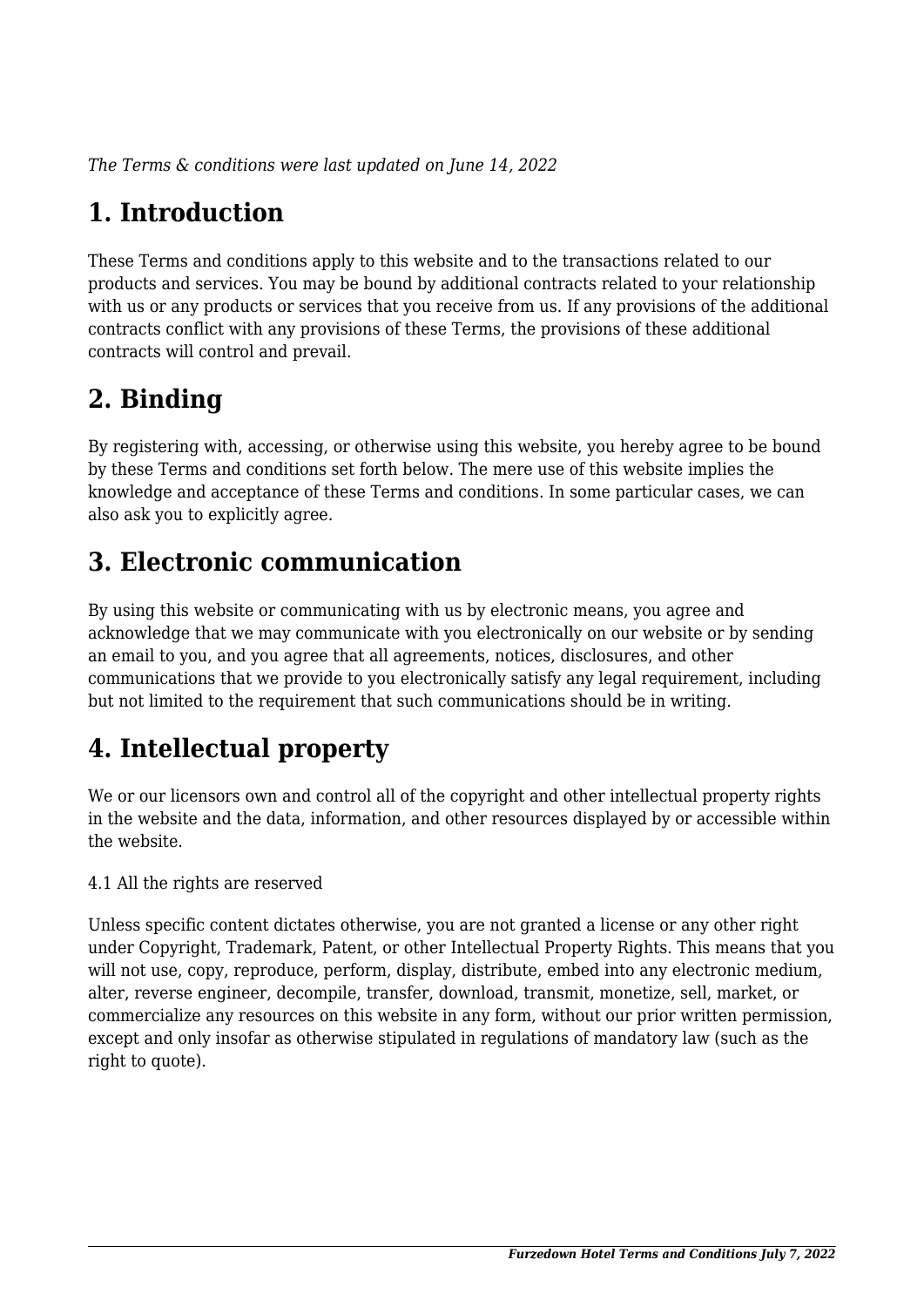# **5. Third-party property**

Our website may include hyperlinks or other references to other party's websites. We do not monitor or review the content of other party's websites which are linked to from this website. Products or services offered by other websites shall be subject to the applicable Terms and Conditions of those third parties. Opinions expressed or material appearing on those websites are not necessarily shared or endorsed by us.

We will not be responsible for any privacy practices or content of these sites. You bear all risks associated with the use of these websites and any related third-party services. We will not accept any responsibility for any loss or damage in whatever manner, however caused, resulting from your disclosure to third parties of personal information.

#### **6. Responsible use**

By visiting our website, you agree to use it only for the purposes intended and as permitted by these Terms, any additional contracts with us, and applicable laws, regulations, and generally accepted online practices and industry guidelines. You must not use our website or services to use, publish or distribute any material which consists of (or is linked to) malicious computer software; use data collected from our website for any direct marketing activity, or conduct any systematic or automated data collection activities on or in relation to our website.

Engaging in any activity that causes, or may cause, damage to the website or that interferes with the performance, availability, or accessibility of the website is strictly prohibited.

# **7. Idea submission**

Do not submit any ideas, inventions, works of authorship, or other information that can be considered your own intellectual property that you would like to present to us unless we have first signed an agreement regarding the intellectual property or a non-disclosure agreement. If you disclose it to us absent such written agreement, you grant to us a worldwide, irrevocable, non-exclusive, royalty-free license to use, reproduce, store, adapt, publish, translate and distribute your content in any existing or future media.

### **8. Termination of use**

We may, in our sole discretion, at any time modify or discontinue access to, temporarily or permanently, the website or any Service thereon. You agree that we will not be liable to you or any third party for any such modification, suspension or discontinuance of your access to, or use of, the website or any content that you may have shared on the website. You will not be entitled to any compensation or other payment, even if certain features, settings, and/or any Content you have contributed or have come to rely on, are permanently lost. You must not circumvent or bypass, or attempt to circumvent or bypass, any access restriction measures on our website.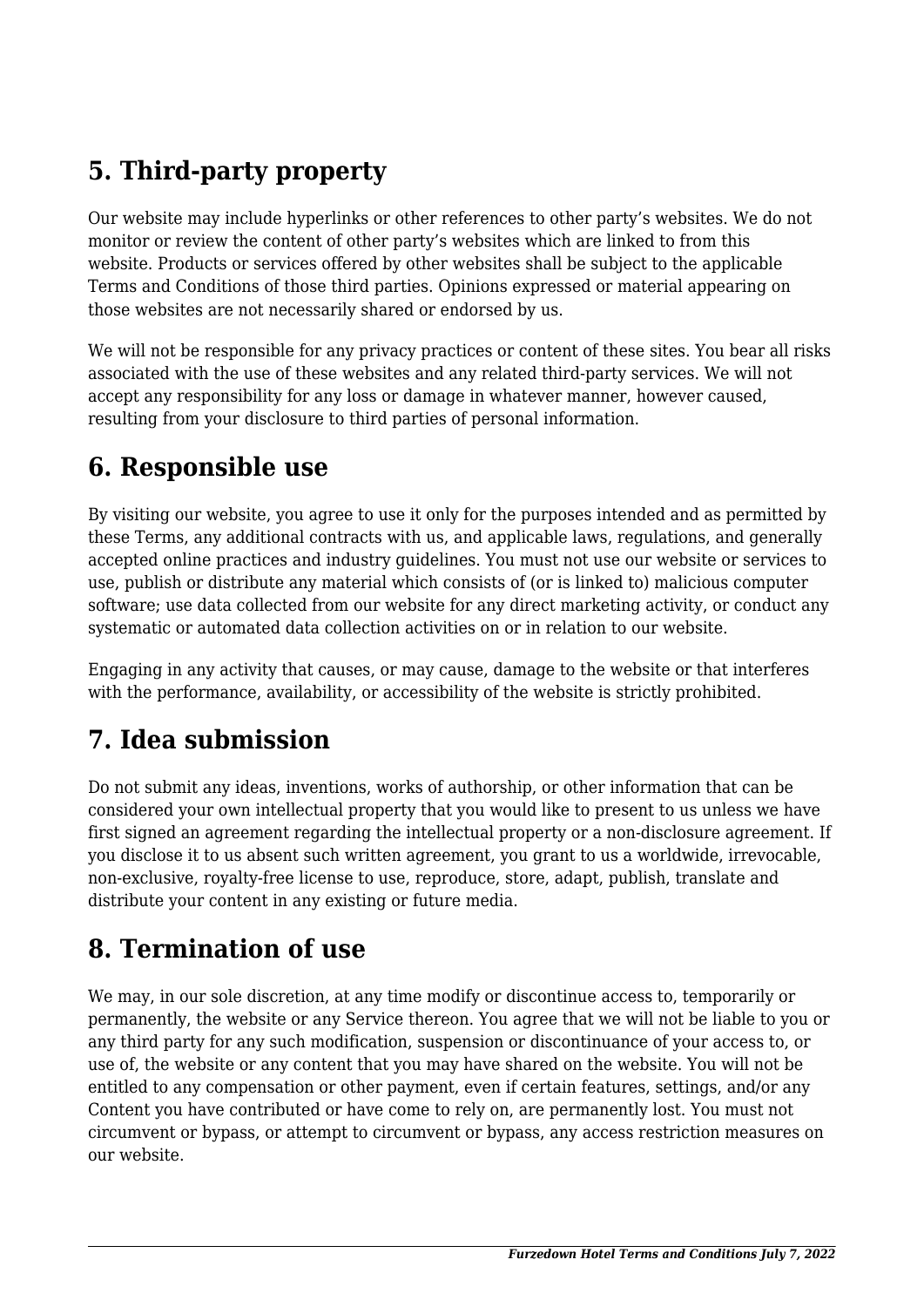### **9. Warranties and liability**

Nothing in this section will limit or exclude any warranty implied by law that it would be unlawful to limit or to exclude. This website and all content on the website are provided on an "as is" and "as available" basis and may include inaccuracies or typographical errors. We expressly disclaim all warranties of any kind, whether express or implied, as to the availability, accuracy, or completeness of the Content. We make no warranty that:

- this website or our content will meet your requirements;
- this website will be available on an uninterrupted, timely, secure, or error-free basis.

Nothing on this website constitutes or is meant to constitute, legal, financial or medical advice of any kind. If you require advice you should consult an appropriate professional.

The following provisions of this section will apply to the maximum extent permitted by applicable law and will not limit or exclude our liability in respect of any matter which it would be unlawful or illegal for us to limit or to exclude our liability. In no event will we be liable for any direct or indirect damages (including any damages for loss of profits or revenue, loss or corruption of data, software or database, or loss of or harm to property or data) incurred by you or any third party, arising from your access to, or use of, our website.

Except to the extent any additional contract expressly states otherwise, our maximum liability to you for all damages arising out of or related to the website or any products and services marketed or sold through the website, regardless of the form of legal action that imposes liability (whether in contract, equity, negligence, intended conduct, tort or otherwise) will be limited to the total price that you paid to us to purchase such products or services or use the website. Such limit will apply in the aggregate to all of your claims, actions and causes of action of every kind and nature.

### **10. Privacy**

To access our website and/or services, you may be required to provide certain information about yourself as part of the registration process. You agree that any information you provide will always be accurate, correct, and up to date.

We have developed a policy to address any privacy concerns you may have. For more information, please see our **Privacy Statement** and our [Cookie Policy](http://furzedownhotel.co.uk/cookie-policy-uk/).

# **11. Export restrictions / Legal compliance**

Access to the website from territories or countries where the Content or purchase of the products or Services sold on the website is illegal is prohibited. You may not use this website in violation of export laws and regulations of United Kingdom.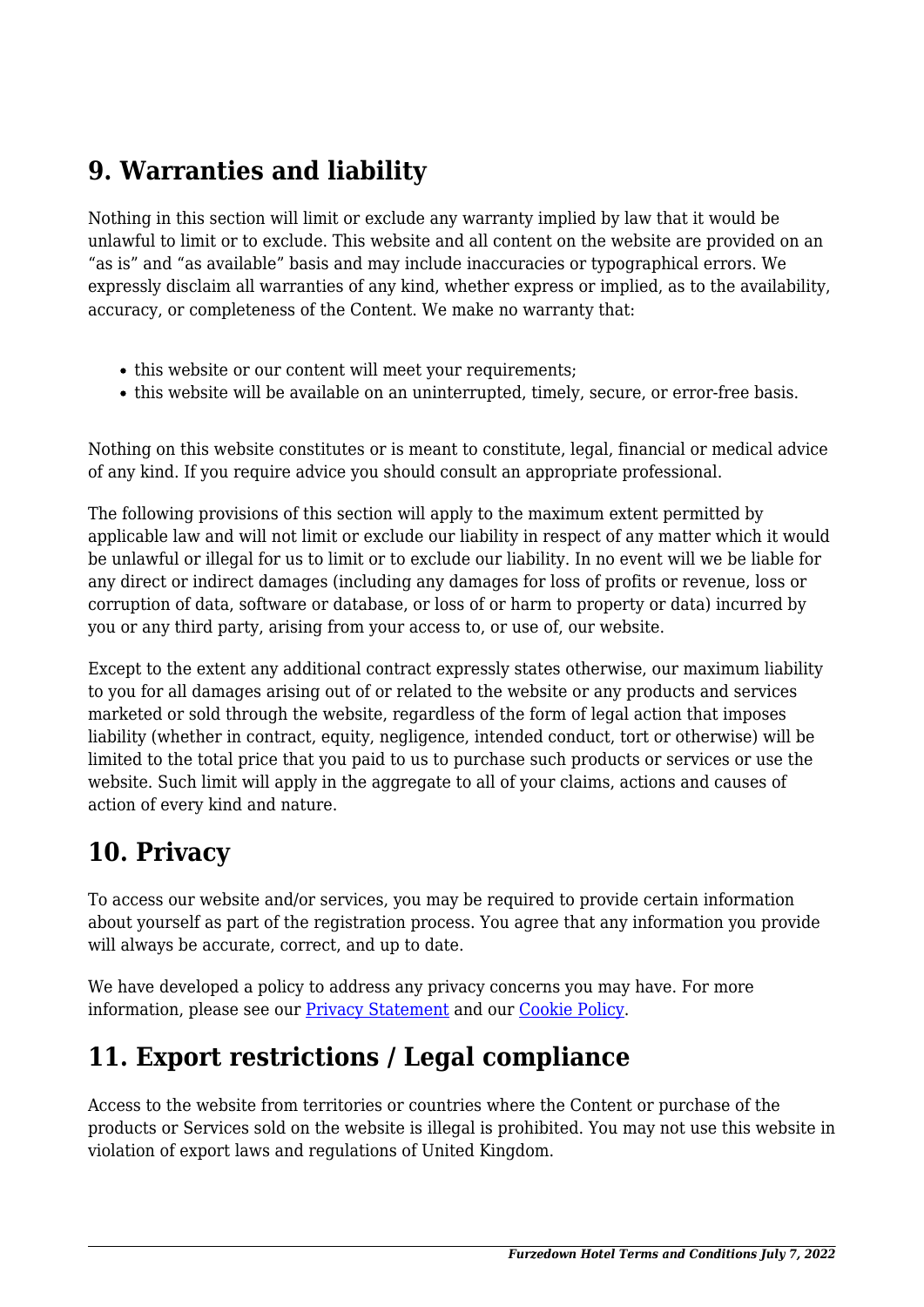### **12. Assignment**

You may not assign, transfer or sub-contract any of your rights and/or obligations under these Terms and conditions, in whole or in part, to any third party without our prior written consent. Any purported assignment in violation of this Section will be null and void.

#### **13. Breaches of these Terms and conditions**

Without prejudice to our other rights under these Terms and Conditions, if you breach these Terms and Conditions in any way, we may take such action as we deem appropriate to deal with the breach, including temporarily or permanently suspending your access to the website, contacting your internet service provider to request that they block your access to the website, and/or commence legal action against you.

### **14. Force majeure**

Except for obligations to pay money hereunder, no delay, failure or omission by either party to carry out or observe any of its obligations hereunder will be deemed to be a breach of these Terms and conditions if and for as long as such delay, failure or omission arises from any cause beyond the reasonable control of that party.

# **15. Indemnification**

You agree to indemnify, defend and hold us harmless, from and against any and all claims, liabilities, damages, losses and expenses, relating to your violation of these Terms and conditions, and applicable laws, including intellectual property rights and privacy rights. You will promptly reimburse us for our damages, losses, costs and expenses relating to or arising out of such claims.

### **16. Waiver**

Failure to enforce any of the provisions set out in these Terms and Conditions and any Agreement, or failure to exercise any option to terminate, shall not be construed as waiver of such provisions and shall not affect the validity of these Terms and Conditions or of any Agreement or any part thereof, or the right thereafter to enforce each and every provision.

# **17. Language**

These Terms and Conditions will be interpreted and construed exclusively in English. All notices and correspondence will be written exclusively in that language.